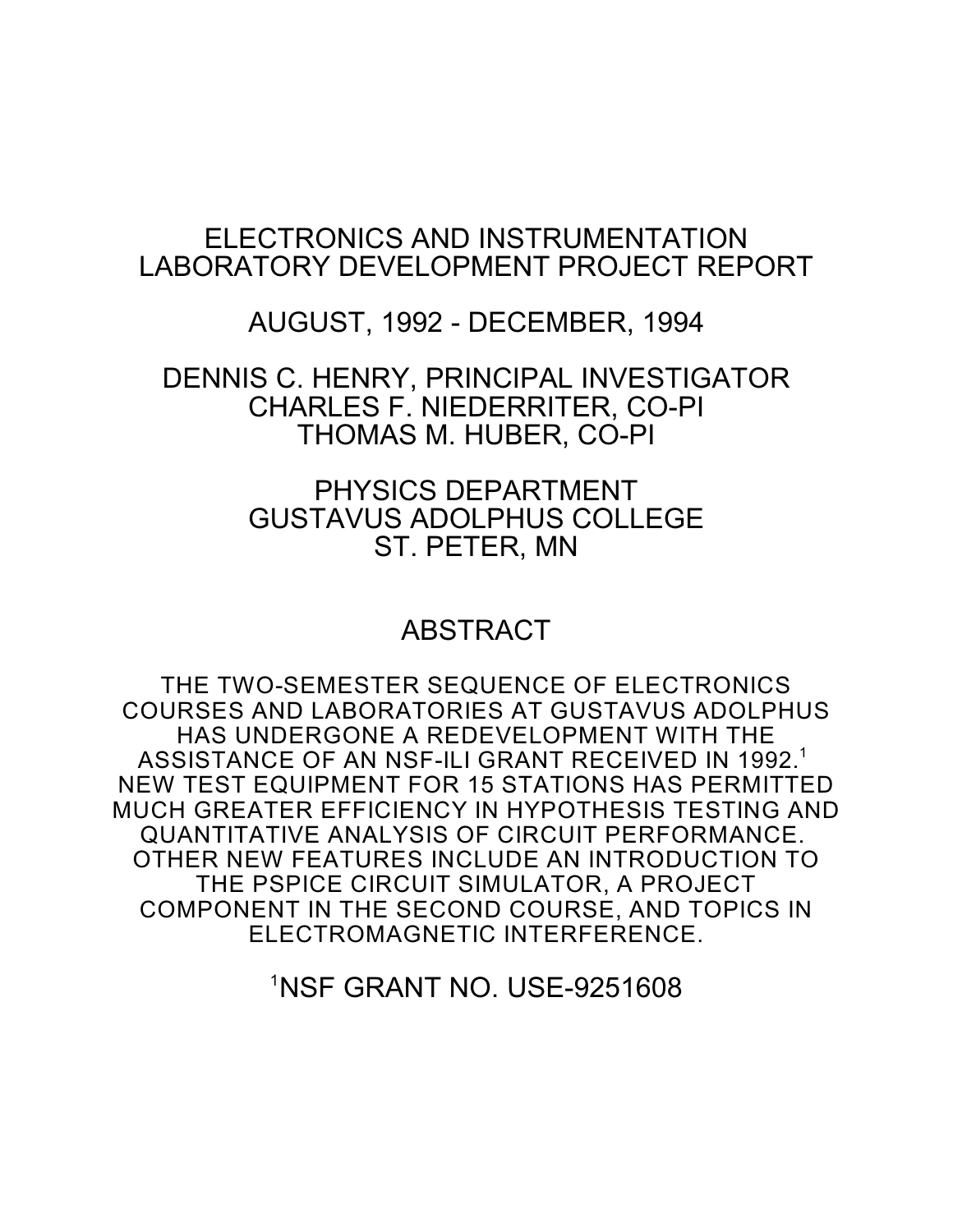EQUIPMENT AND SOFTWARE PURCHASED:

|                             |                                                                           | UNIT COST |
|-----------------------------|---------------------------------------------------------------------------|-----------|
| 16                          | TEKTRONIX 2212 A/D STORAGE O-SCOPES<br>WITH PRINTER AND RS232C INTERFACES | \$2,120   |
| 15                          | CANON BUBBLEJET BJ10ex PRINTERS                                           | \$300     |
| 15                          | LEADER LFG-1300S FUNCTION GENERATORS                                      | \$474     |
| 15                          | FLUKE 45 DUAL-DISPLAY DMM WITH IEEE-488                                   | \$611     |
| 15                          | KENWOOD 18-3 DC POWER SUPPLIES                                            | \$302     |
| 2                           | SENCORE LC-101 DIGITAL LC METERS                                          | \$995     |
| 2                           | <b>GLOBAL SPECIALTIES 4001 PULSE GENERATORS</b>                           | \$190     |
| 4                           | <b>HEATHKIT ET3700 CIRCUIT TRAINERS</b>                                   | \$150     |
| $\overline{4}$              | SOUNDBLASTER CARDS                                                        | \$95      |
| 1                           | SPECTRA PLUS SOFTWARE PACKAGE                                             | \$250     |
| <b>TOTAL PROJECT BUDGET</b> |                                                                           | \$70,516  |
| <b>NSF PORTION</b>          |                                                                           | \$23,000  |
| <b>COLLEGE PORTION</b>      |                                                                           | \$47,516  |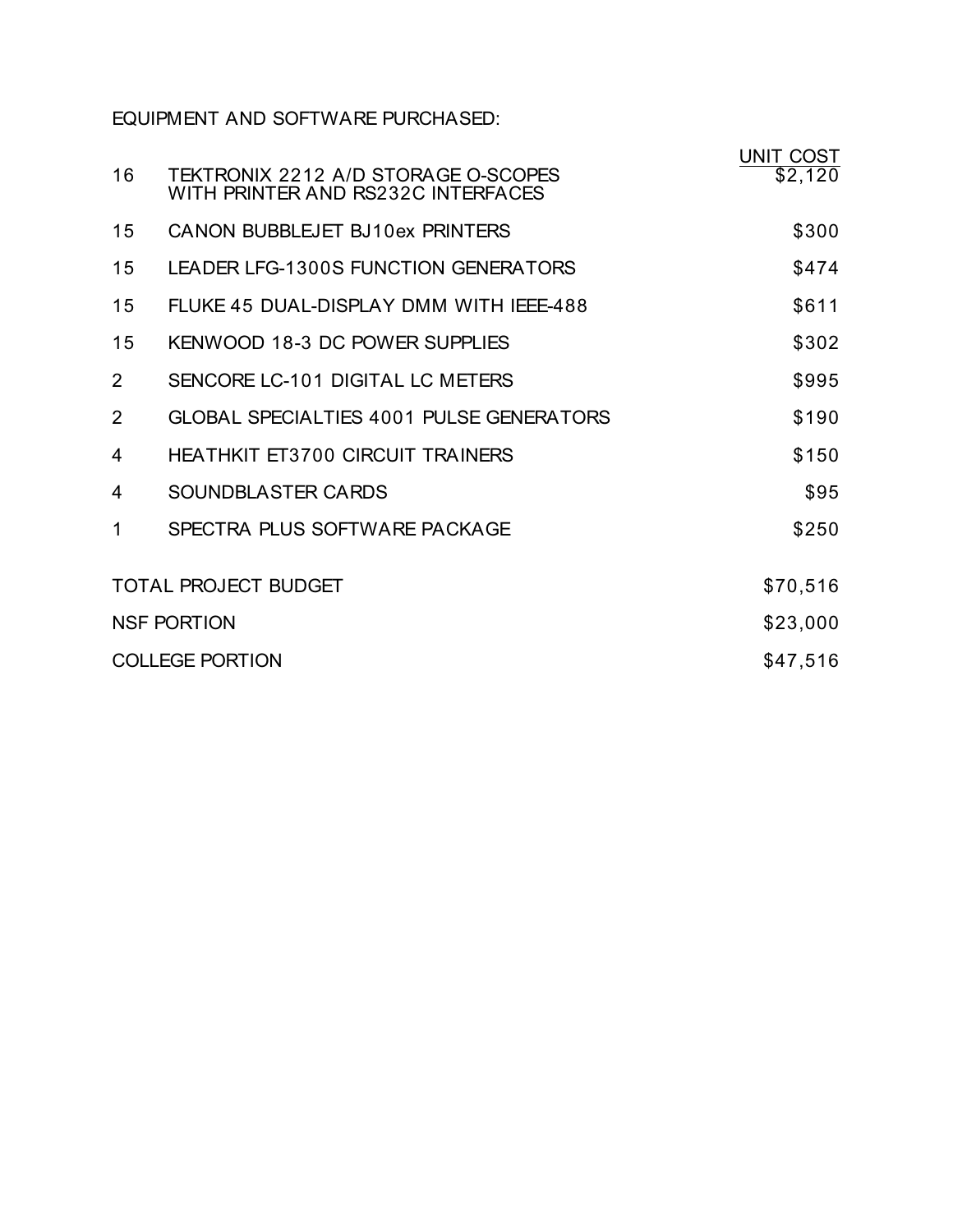### ELECTRONICS AND INSTRUMENTATION I SPRING 1995

TEXT: ANALOG AND DIGITAL ELECTRONICS FOR SCIENTIFIC APPLICATIONS, DENNIS BARNAAL (WAVELAND PRESS)

CHAPTERS & TOPICS (CLASS MEETS THREE TIMES A WEEK)

- A1 PASSIVE COMPONENTS AND NETWORKS, PSPICE
- A2 DECIBELS AND CABLES (SELECTED SECTIONS)
- A4 DIODES AND POWER SUPPLIES (SUPPLEMENTS)

### **FIRST HOUR EXAM**

- A5 AMPLIFIER BEHAVIOR [EXCELLENT COVERAGE]
- A6 O P E R A T I O N A L A M P L I F I E R A N D E L E C T R O N I C FUNCTION BLOCKS

### **SECOND HOUR EXAM**

A8 DISCRETE ELECTRONIC DEVICES (OMIT TUBES; SUPPLEMENTS)

### **THIRD HOUR EXAM**

- D1 DIGITAL LOGIC ELEMENTS (OMIT OBSOLETES)
- D2 GATE CIRCUITS

INTRODUCTION TO ELECTROMAGNETIC INTERFERENCE (SUPPLEMENTS AND DEMONSTRATIONS)

### **COMPREHENSIVE FINAL EXAM**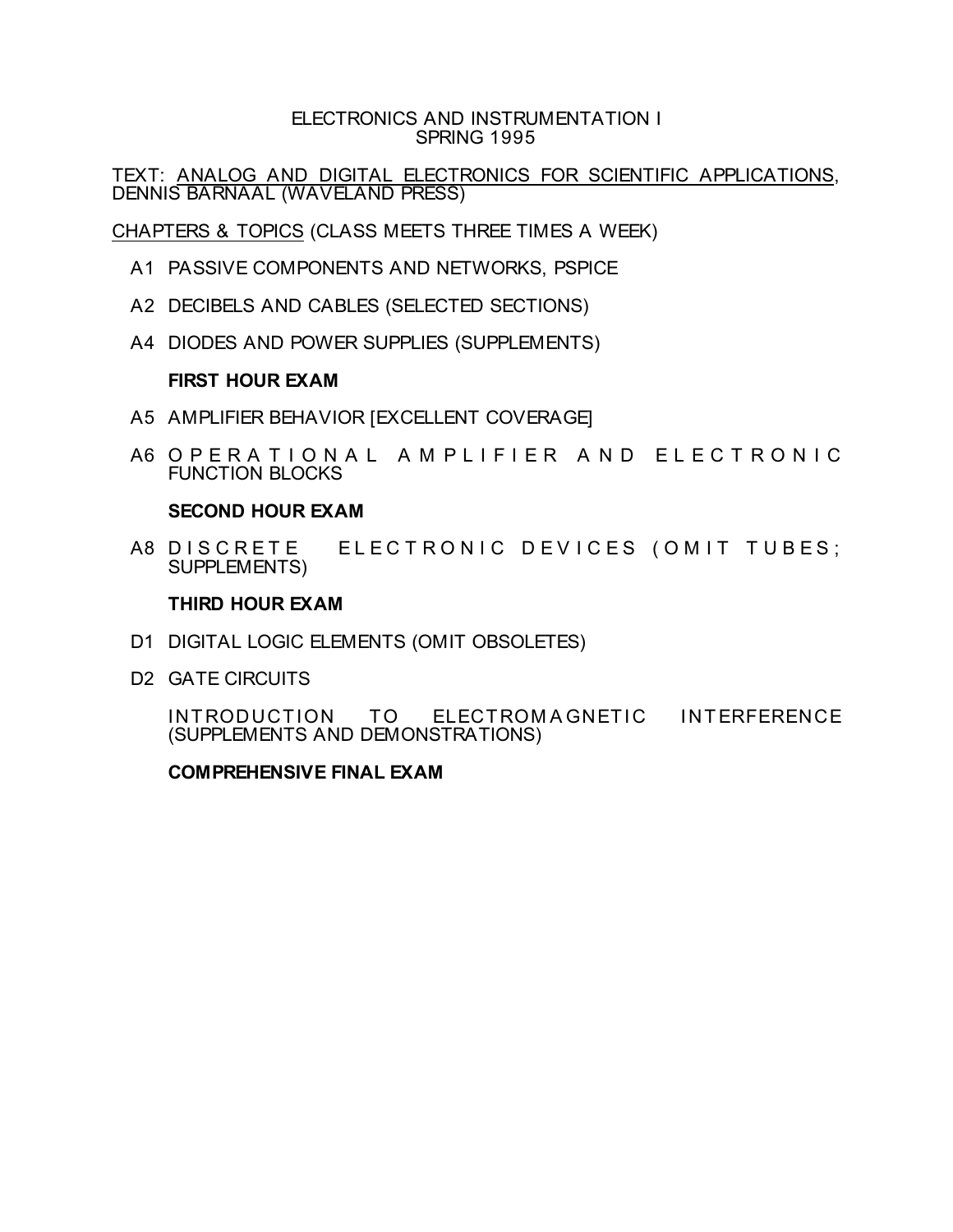### ELECTRONICS AND INSTRUMENTATION II SPRING 1995

TEXTS: ANALOG AND DIGITAL ELECTRONICS FOR SCIENTIFIC APPLICATIONS, DENNIS BARNAAL

THE ART OF ELECTRONICS (SECOND ED.), HOROWITZ & HILL

TOPICS AND SOURCES (CLASS MEETS ONCE A WEEK)

FLIP-FLOPS AND DISPLAYS (TEXTS AND OVERHEADS)

COUNTERS AND REGISTERS (TEXTS AND OVERHEADS)

WAVEFORM SHAPING AND ONE-SHOTS (TEXTS & OH)

TIMERS AND WAVEFORM GENERATORS (TEXTS & OH)

# **HOUR EXAM OVER FIRST 5 CLASSES**

DIGITAL TO ANALOG CONVERSION (TEXTS)

ANALOG TO DIGITAL CONVERSION (TEXTS & OH)

NOISE COUPLING MECHANISMS (REFERENCES)

NOISE MITIGATION TECHNIQUES (REFS)

FILTERS (H&H TEXT)

LOCK-IN TECHNIQUES (H&H TEXT, REFS)

PROJECT REPORTS AND DEMONSTRATIONS

**FINAL EXAM (CLOSED-BOOK/OPEN-BOOK)**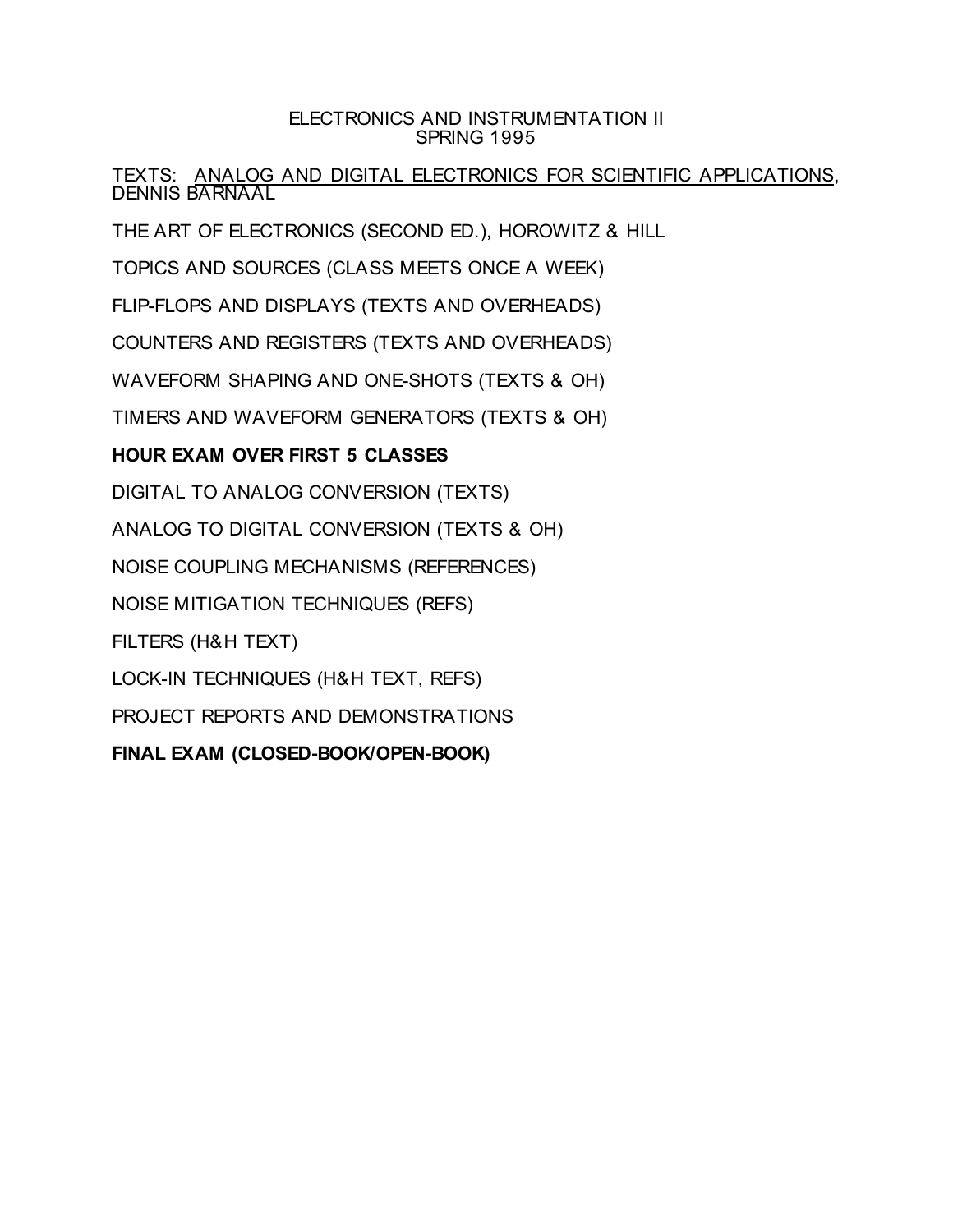## ELECTRONICS AND INSTRUMENTATION I EXPERIMENTS

RLC BLACK BOXES (TWO WEEKS) DIODE CHARACTERISTICS AND CIRCUITS RECTIFICATION, FILTERING, AND REGULATION (TWO) OP AMP CHARACTERISTICS AND APPLICATIONS (TWO) TRANSISTOR CHARACTERISTICS AND AMPLIFIERS (TWO) TTL LOGIC CHARACTERISTICS AND CIRCUITS (TWO)

### ELECTRONICS AND INSTRUMENTATION II EXPERIMENTS

FLIP-FLOPS COUNTERS AND SHIFT REGISTERS WAVESHAPING AND MULTIVIBRATORS COUNTER APPLICATIONS & INTERFACING TRACKING A/D CONVERSION VCO AND PHASE-LOCKED LOOPS PROJECTS (SIX WEEKS)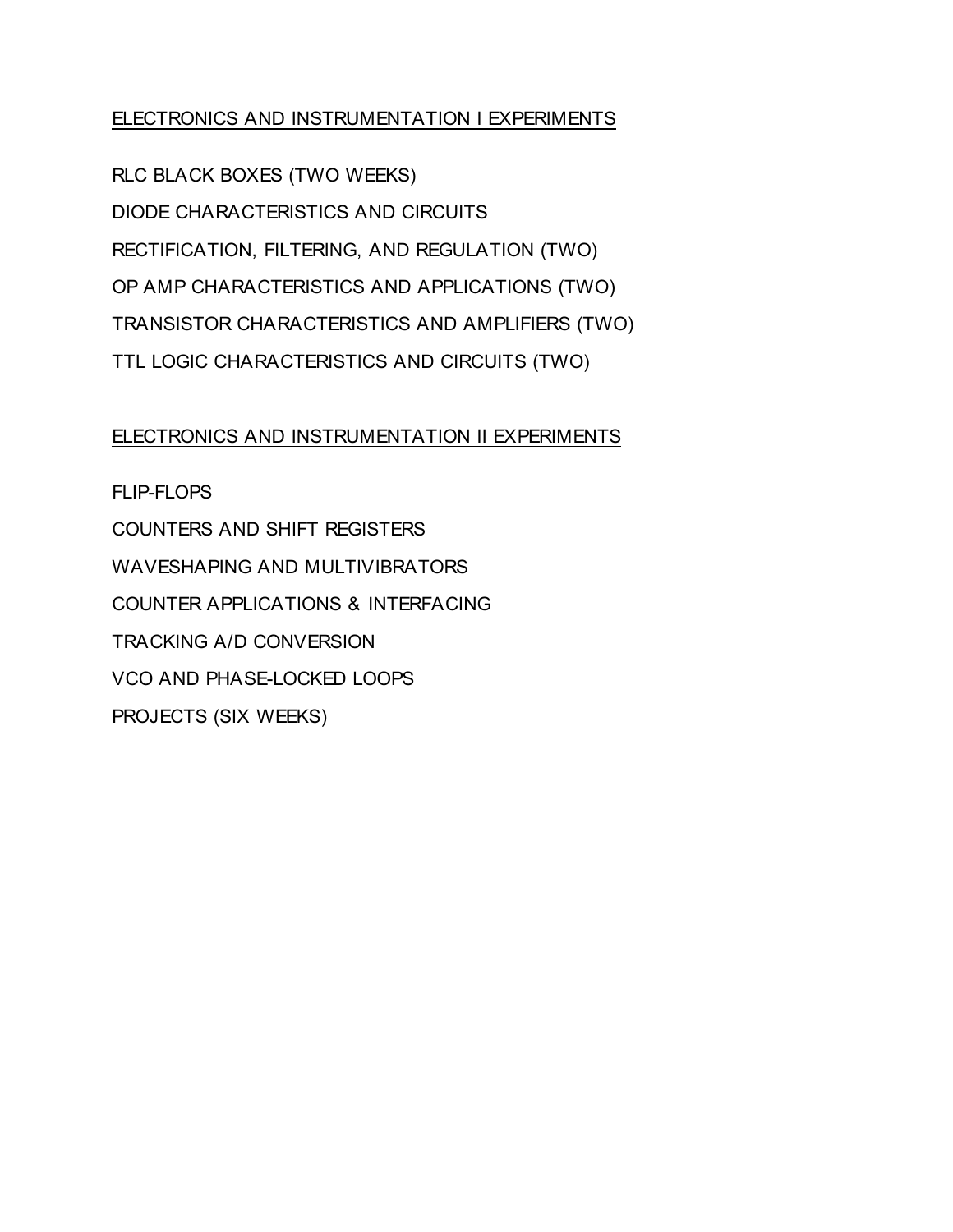TYPICAL ELECTRONICS AND INSTRUMENTATION II PROJECTS: [TWO JANUARY TERMS AND ONE SPRING SEMESTER]

CONSTRUCTION AND TESTING OF A REFLEX TIMER (*ELECTRONICS NOW*)

FREEZE FRAME STROBE (*ELECTRONICS NOW*)

AUDIO PERFORMANCE OF MESSAGING CHIP ISD-1016

ELECTRONIC THERMOSTAT (*ELECTRONICS NOW*)

MODEL LOCK-IN AMP DEMONSTRATION & CHARACTERIZATION (*AJP*)

IR PULSE WIDTH ENCODED REMOTE RELAY BANK (ORIGINAL)

MANUAL/COMPUTER-CONTROLLED STEPPER MOTOR DRIVER WITH LIMIT SWITCH (ORIGINAL)

CODE-PROTECTED COUNT-DOWN EVENT INITIATOR (ORIG.)

ANALYSIS OF LNS TECHNOLOGIES DIGITAL SPEECH CHANGER (*ELECTRONICS NOW*)

CONSTRUCTION OF A CCD CAMERA (*CCD CAMERA COOKBOOK*)

PHASE MEASUREMENT WITH LEAD-LAG DETECTION (*AJP*)

CONVERSION OF A DYNAMIC HYSTERESIS MEASUREMENT SYSTEM FROM APPLE II TO IBM COMPATIBLE (ORIGINAL)

SET UP AND ALIGNMENT OF FM TRANSCEIVER BOARDS (ORIGINAL)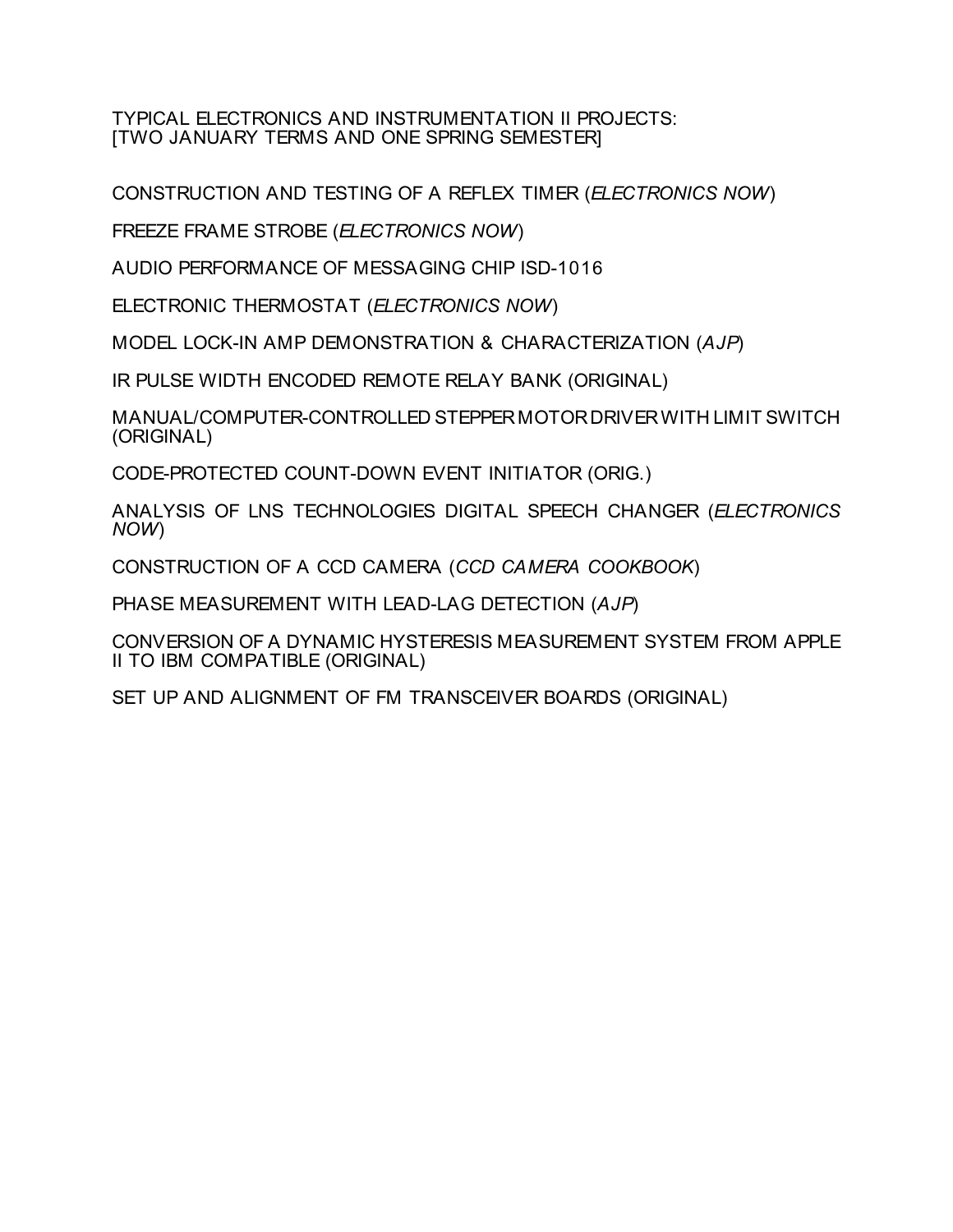### ELECTROMAGNETIC COMPATIBILITY TOPICS

### **EXAMPLES OF OPENING DEMONSTRATIONS:**

INTERFERENCE OF FM TUNERS (LOCAL OSC. RADIATION) COMPUTER, OSCILLOSCOPE EMI WITH FM/AM RADIOS CRT DISTORTION DUE TO LOCAL AC SOURCES

### **EXAMPLES AND CASE STUDIES AS MOTIVATION:**

HITTING OF BRITISH WARSHIP IN FALKLANDS BY EXOCET MISSILE WHILE JAMMING COUNTERMEASURES WERE OFF DURING RADIO COMMUNICATIONS WITH LONDON.

VIDEO CAMERA NOISE FOOLS RADIO ASTRONOMERS INTO "DISCOVERING" 2 kHz PULSAR (SCIENCE, NOV. 4, 1994).

CASH DRAWERS AT MCDONALDS ACTIVATED BY POLICE MOBILE RADIO. COMMON LABORATORY RF SOURCES: SPUTTERING CHAMBERS, INDUCTION FURNACES, LASERS.

NEW CAMPUS FM STATION TVI EXAMPLES.

MALFUNCTIONING CABLE TV AMPLIFIERS RADIATED TVI.

ELECTRIC UTILITY LINES RADIATEAT HARMONICS OF60 HZ (ESPECIALLY ODD-TRIPLES), AFFECT RR SIGNALS.

FAILURES DUE TO ELECTROSTATIC DISCHARGE.

"ASK ANY GRADUATE STUDENT IN EXPERIMENTAL WORK".

#### **ISSUES AND MECHANISMS**

EMISSIONS AND SUSCEPTIBILITY RADIATED AND CONDUCTED PATHS REVIEW OF NEAR E & B FIELDS & FAR-FIELD (EM WAVES) INDUSTRY AND FEDERAL STANDARDS (BRIEF)

#### **SURVEY OF MITIGATION TECHNIQUES**

GOOD DESIGN BEFORE IS BETTER THAN FIXES AFTER FILTERS & FERRITES CABLES, SHIELDING, & "GROUNDING"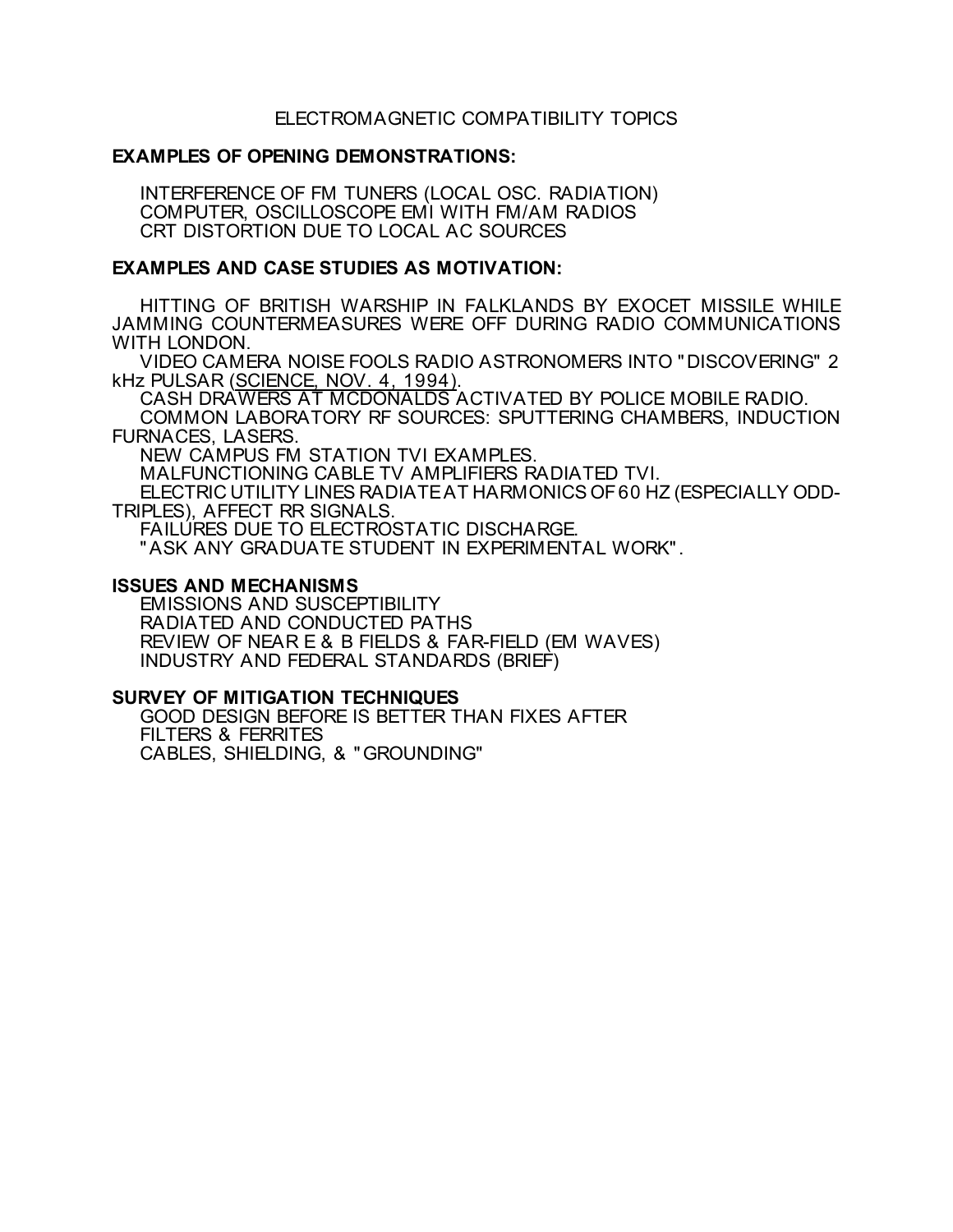## ELECTROMAGNETIC COMPATIBILITY RESOURCES

#### **TEXTBOOKS:**

NOISE REDUCTION TECHNIQUES IN ELECTRONIC SYSTEMS (2ND ED.), HENRY W. OTT (WILEY, 1988). EXCELLENT TEXT AND REFERENCE, AT A GOOD LEVEL FOR UNDERGRADUATES.

INTRODUCTION TO ELECTROMAGNETIC COMPATIBILITY, CLAYTON R. PAUL (WILEY SERIES IN MICROWAVE AND OPTICAL ENGINEERING, 1992). THE MOST COMPREHENSIVE BOOK IN THE FIELD, HIGHER LEVEL THAN OTT.

PRINCIPLES OF ELECTROMAGNETIC COMPATIBILITY (3RD ED.), BERNARD KEISER (ARTECH HOUSE, 1987). ANOTHERGOOD TEXT, ROUGHLY EQUIVALENT IN LEVEL TO OTT.

HOW TO CONTROL ELECTRONIC NOISE (2ND ED.), MICHAEL MARDIGUIAN (INTERFERENCE CONTROL TECHNOLOGIES, INC., 1983). A PRACTICAL BOOK OF THE TYPE USED IN SHORT COURSES IN INDUSTRY. PART OF A LARGE SERIES.

#### **ORGANIZATIONS AND PERIODICALS:**

ELECTROMAGNETIC COMPATIBILITY SOCIETY OF THE INSTITUTE OF ELECTRICAL AND ELECTRONIC ENGINEERS (IEEE). PUBLISHES THE QUARTERLY *TRANSACTIONS ON EMC*, NEWSLETTER, HOLDS MEETINGS, SYMPOSIA, ETC. ABOUT ONE THIRD OF MEMBERS HAVE DEGREES IN PHYSICS.

*EMC TECHNOLOGY AND INTERFERENCE CONTROL NEWS*, A FREE TRADE JOURNAL, AND *THE EMC ITEM*, A YEARLY DIRECTORY-CATALOG-HANDBOOK, PRODUCED BY INTERFERENCE CONTROL TECHNOLOGIES, INC. (CALLED THE "DON WHITE OUTFIT" BY PRACTITIONERS OF THE ART.)

CONCLUDE TALK WITH SAMPLE PROBLEM FROM: INTRODUCTION TO PSPICE (FOURTH ED.) BY NILLSON AND RIEDEL. (ADDISON-WESLEY, 1993)